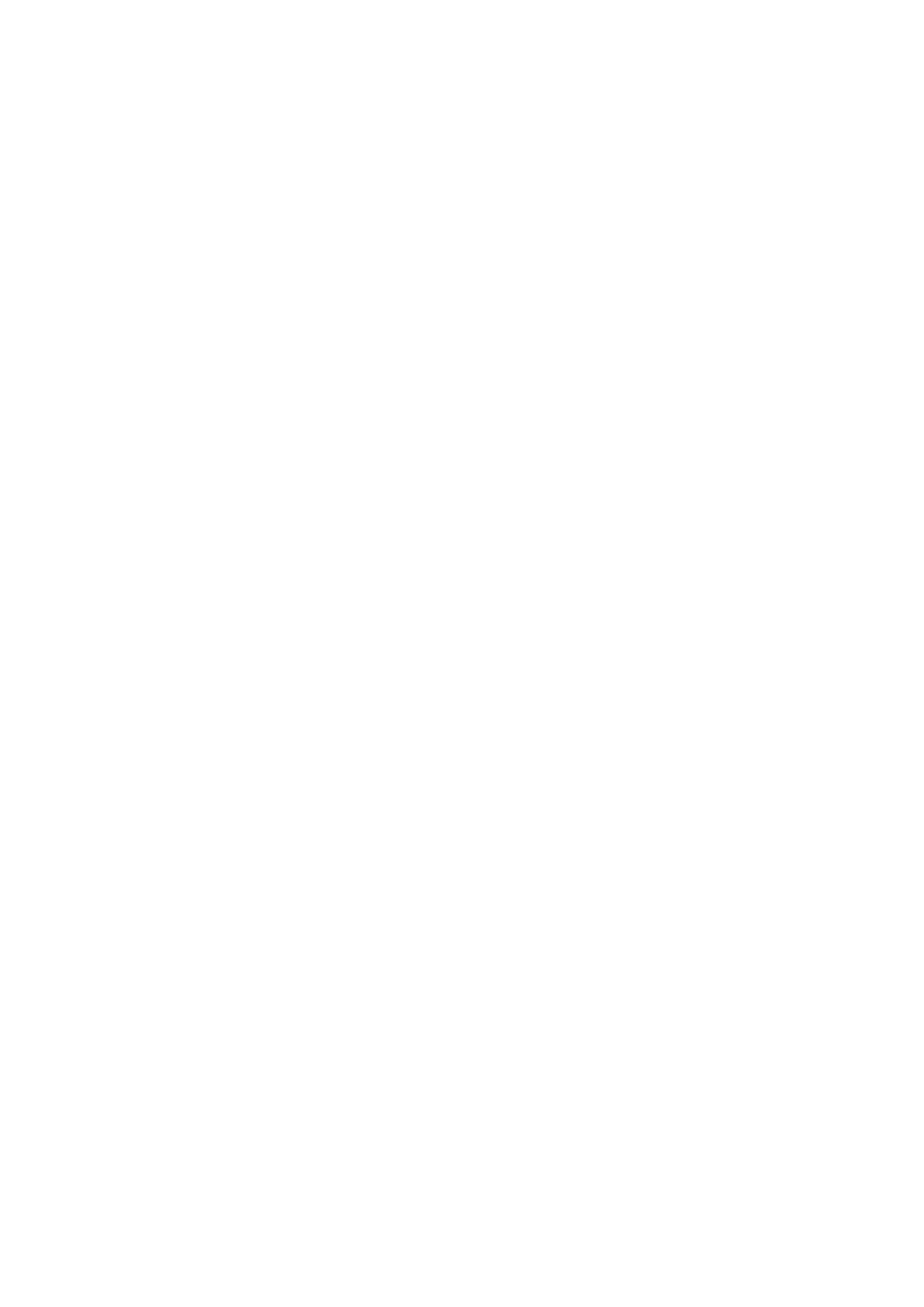# **TABLE OF CONTENTS 10 AUGUST 2017**

| <b>Business</b><br>Page No. |                |                                                                                         |                              |                |
|-----------------------------|----------------|-----------------------------------------------------------------------------------------|------------------------------|----------------|
|                             |                |                                                                                         |                              |                |
| 1.                          |                | <b>Meeting Conduct</b>                                                                  |                              | 5              |
|                             |                | 1.1 Apologies                                                                           | Error! Bookmark not defined. |                |
|                             |                | 1.2 Conflict of Interest Declarations                                                   |                              | 5              |
|                             |                | 1.3 Confirmation of Minutes                                                             |                              | 5              |
|                             |                | 1.4 Public Participation                                                                |                              | 5              |
|                             |                | 1.5 Items not on the Agenda                                                             |                              | 5              |
| 2.                          |                | <b>Oral Reports</b>                                                                     |                              | 6              |
| 3.                          | <b>Reports</b> |                                                                                         |                              | 6              |
|                             |                | 3.1 Animal Policy                                                                       |                              | 6              |
|                             | 3.2            | <b>Railway safety in Tawa</b>                                                           |                              | 6              |
|                             | 3.3            | <b>Tawa Community Resilience Plan</b>                                                   |                              | 7              |
|                             | 3.4            | <b>Update on the Tawa Skate Park</b>                                                    |                              | 7              |
|                             | 3.5            | <b>Resource Consent Applications and Approvals for 29</b><br><b>May to 27 July 2017</b> |                              | $\overline{7}$ |
|                             | 3.6            | <b>Current and Upcoming Council Consultations or Surveys</b>                            |                              | 8              |
|                             | 3.7            | <b>Forward Programme</b>                                                                |                              | 11             |
|                             | 3.8            | <b>Information to Community Boards for Resource Consent</b><br><b>Processes</b>         |                              | 11             |

#### **Questions**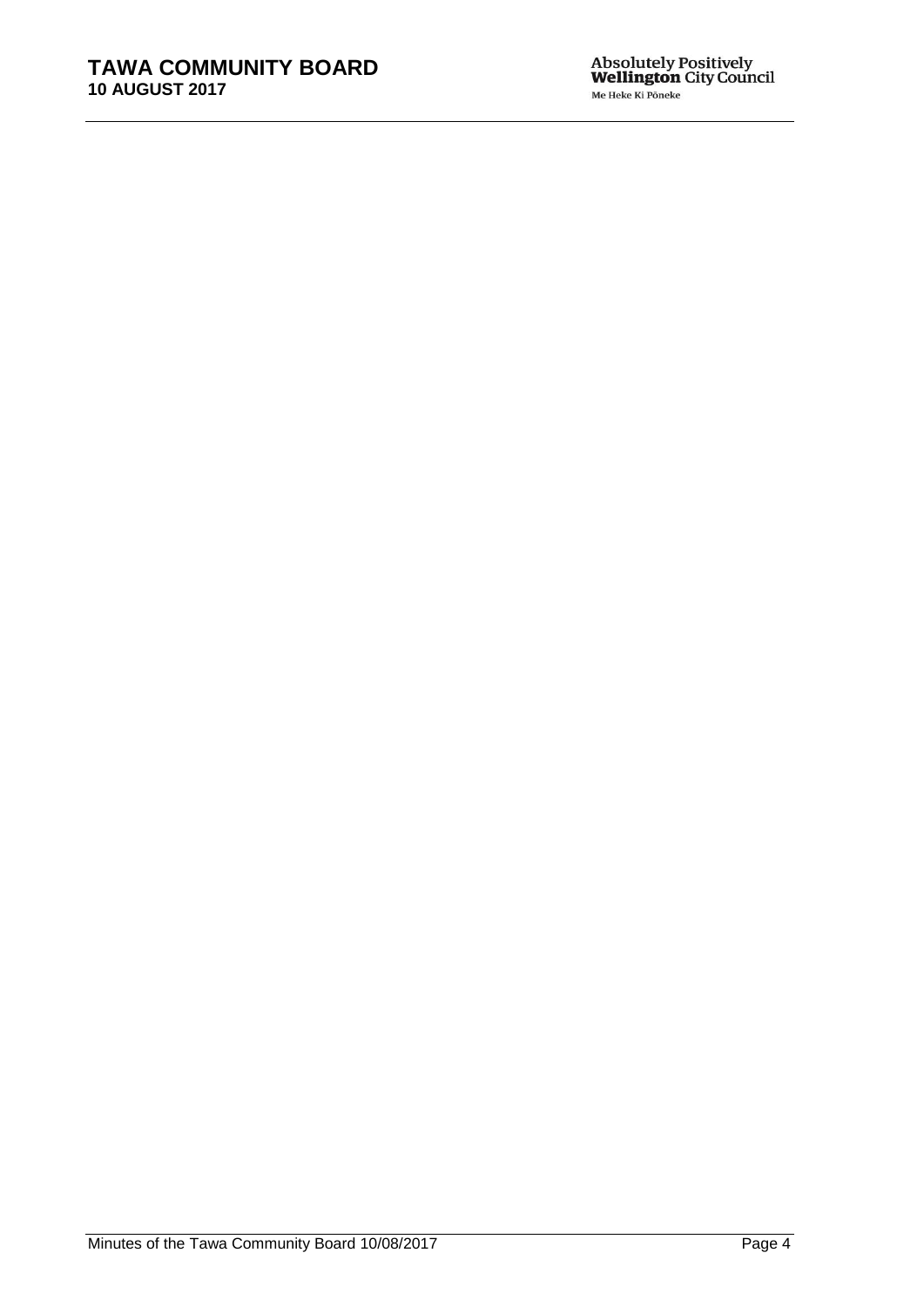## **1 Meeting Conduct**

#### **1.1.0 Whakatauki**

Councillor Jill Day delivered the whakatauki.

## **1.1 Apologies**

No apologies were received.

#### <span id="page-4-0"></span>**1. 1 Conflict of Interest Declarations**

There were no conflict of interests to declare.

#### <span id="page-4-1"></span>**1. 2 Confirmation of Minutes**

#### **Moved Richard Herbert, seconded Margaret Lucas**

#### **Resolved**

That the Tawa Community Board:

1. Approve the minutes of the Tawa Community Board Meeting held on 8 June 2017, having been circulated, that they be taken as read and confirmed as an accurate record of that meeting.

**Carried**

#### <span id="page-4-3"></span>**1. 3 Public Participation**

#### **1.3.1 Grenada North Football, Kath Henshaw**

Kath Henshaw spoke to the Board on the Granada North Football ground.

#### <span id="page-4-2"></span>**1. 4 Items not on the Agenda**

There were no items not on the agenda.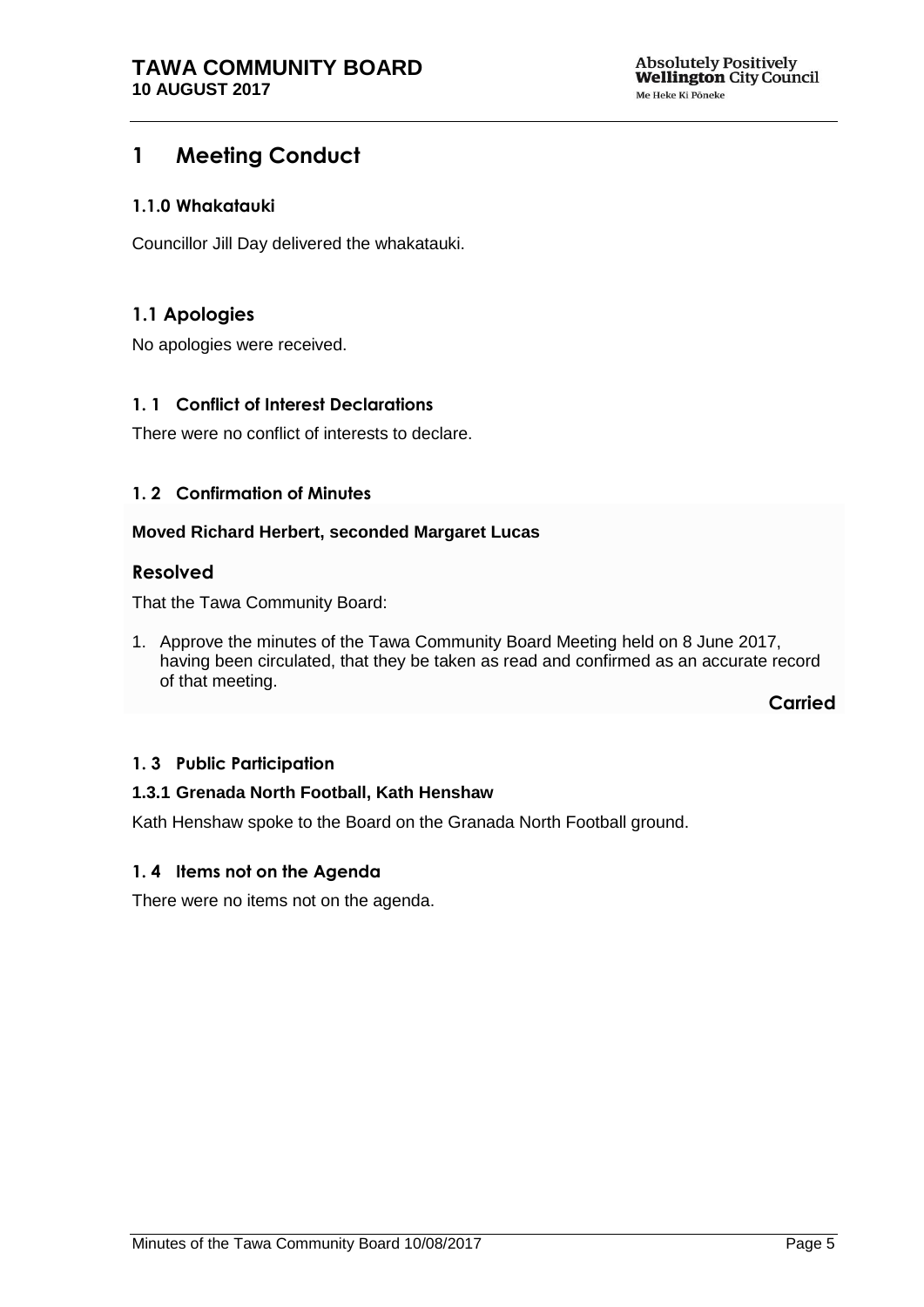## **Change of Agenda Order**

Under Standing Order 3.9.2, and with the leave of the meeting, the Chair changed the agenda order so that reports to be dealt with in the following order:

- Report 2.3 Tawa Community Board Discretionary Board Fund Update
- Report 2.5 Members Report
- Report 3.8 Information to Community Boards for Resource Consent Processes (to be taken after 3.5)
- Report 3.3 Tawa Community Resilience Plan
- Report 3.2 Railway Safety
- The normal agenda order resumed at the conclusion of these items.

## <span id="page-5-0"></span>**2 Oral Reports**

#### **2.1 Tawa Volunteer Fire Brigade Update**

Dean Sutton spoke to the Board to update the Board on Tawa Volunteer Fire Brigade.

#### **2.2 Police Update**

Simon King, Senior Sergeant spoke to the Board and updated the Board on policing in Tawa.

#### **2.4 WREMO Briefing on Community Resilience**

Kerry McSaveney, from WREMO updated the Board on Community Resilience.

## <span id="page-5-1"></span>**3. Reports**

#### <span id="page-5-2"></span>**3.1 Animal Policy**

Alice Bates, Policy Advisor was in attendance to answer questions from the Board on the Animal Policy.

#### **Moved Richard Herbert, seconded Jack Marshall**

#### **Resolved**

That the Tawa Community Board:

1. Receive the information.

**Carried**

<span id="page-5-3"></span>Attachment 1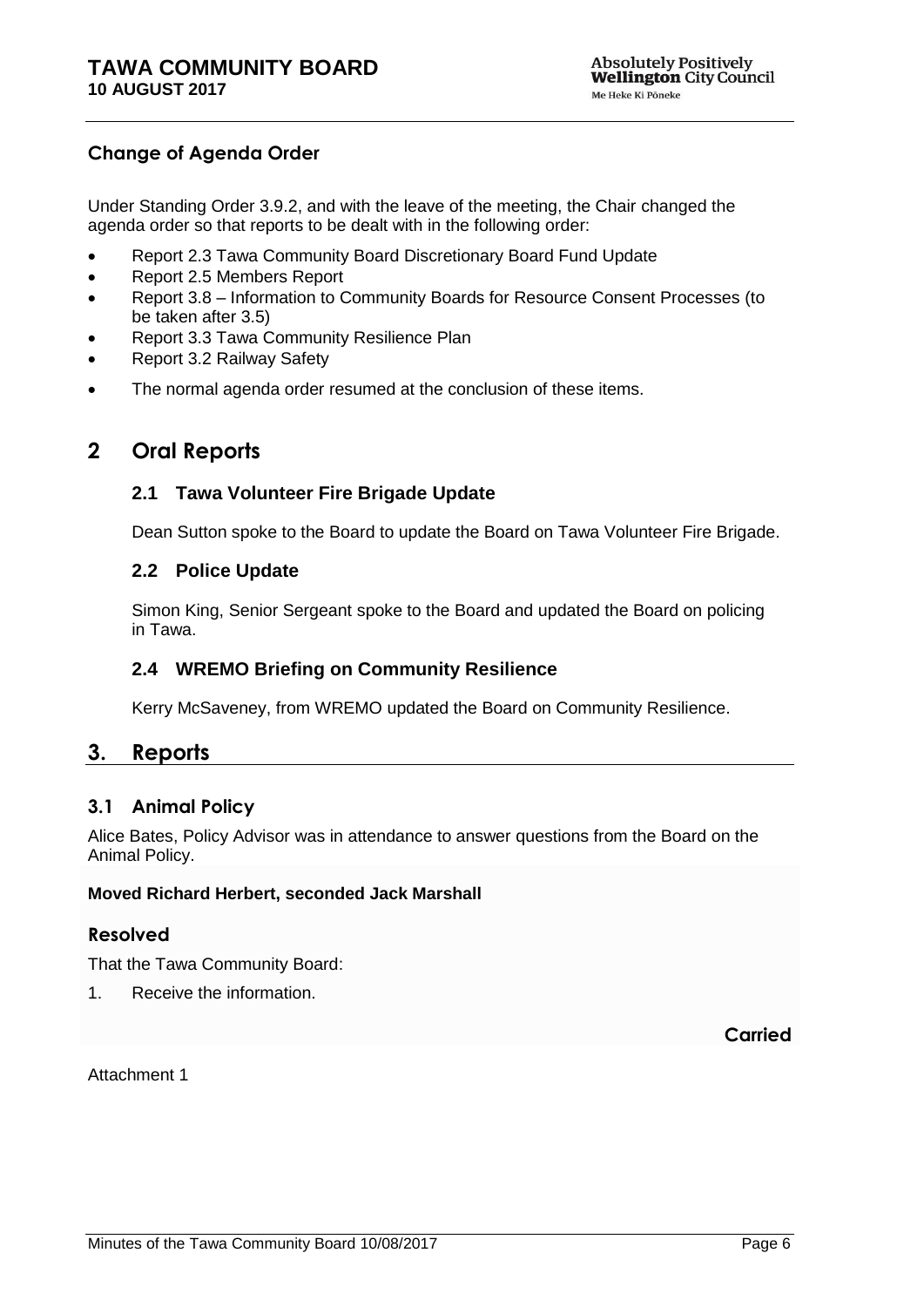## <span id="page-6-1"></span><span id="page-6-0"></span>**3.4 Update on the Tawa Skate Park**

Bec Ramsay, Open Space & Rec Planning Manager, was in attendance to answer questions from the Board.

#### **Moved Richard Herbert, seconded Margaret Lucas**

#### **Resolved**

That the Tawa Community Board:

1. Receive the information.

**Carried**

## <span id="page-6-2"></span>**3.5 Resource Consent Applications and Approvals for 29 May to 27 July 2017**

#### **Moved Richard Herbert, seconded Graeme Hansen**

#### **Resolved**

That the Tawa Community Board:

1. Receive the information.

**Carried**

## **3.8 Information to Community Boards for Resource Consent Processes**

Halley Wiseman, Resource Consents Manager, was in attendance to answer questions in relation to the resource consent process.

#### **Moved Richard Herbert, seconded Liz Langham**

#### **Resolved**

That the Tawa Community Board:

- 1. Receive the information.
- 2. Agree that individual members register with the Council's web alert as a solution for prompt information on resource consent.

**Carried**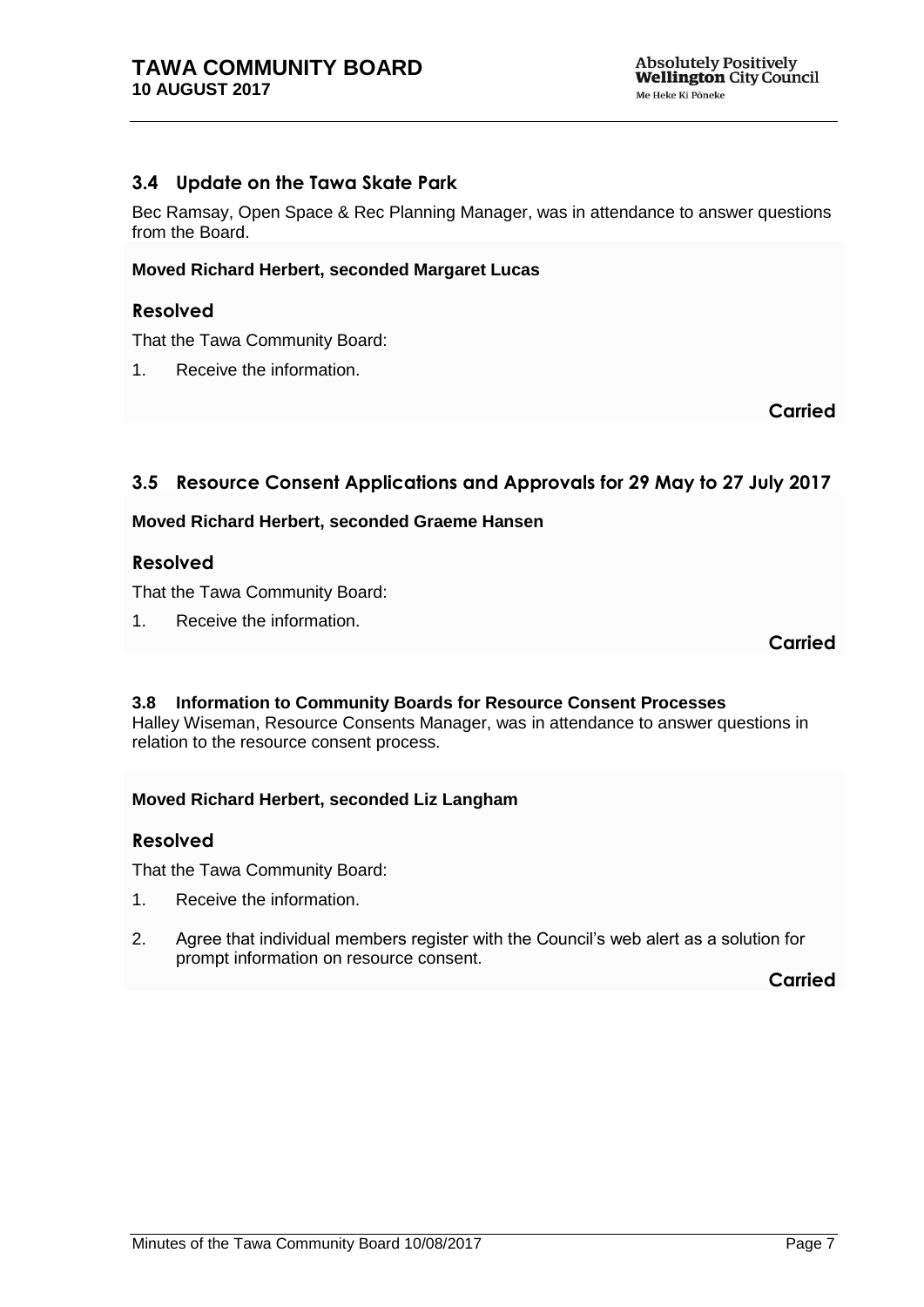## **3.3 Tawa Community Resilience Plan**

Margaret Lucas, Deputy Chair provided an update to the Board on Tawa community resilience plan.

#### **Moved Richard Herbert, seconded Jill Day**

### **Resolved**

That the Tawa Community Board:

1. Receive the information.

**Carried**

## **3.2 Railway safety in Tawa**

## **Moved Richard Herbert, seconded Liz Langham**

## **Resolved**

That the Tawa Community Board:

1. Receive the information.

**Carried**

## <span id="page-7-0"></span>**3.6 Current and Upcoming Council Consultations or Surveys**

## **Moved Richard Herbert, seconded Robyn Parkinson**

#### **Resolved**

That the Tawa Community Board:

1. Receive the information

**Carried**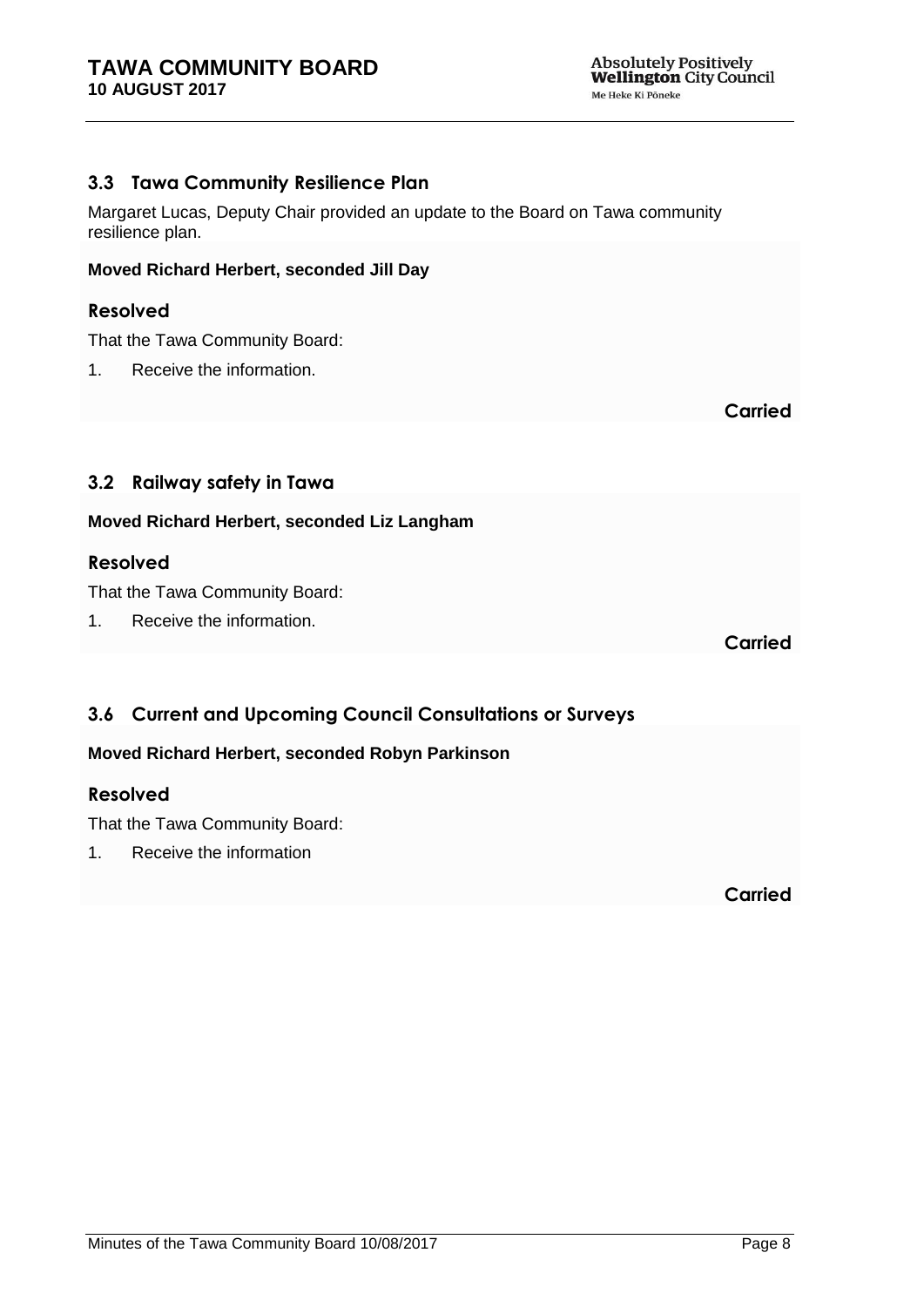## **2 Oral Reports**

## **2.3 Tawa Community Board Discretionary Fund Update**

The Board provided an update on the Tawa Community Board discretionary fund.

Moved: Richard Herbert/ Moved: Councillor Sparrow

That the Tawa Community Board:

1. Agreed to allocate \$50 for the 31 August 2017 Tawa community resilience meeting.

#### **CARRIED**

## **2.5 Members' Reports**

This is an opportunity for the Board to provide an update:

Member Lucas provided a verbal update on the following:

- Attended the Tawa community resilience meeting;
- Information around the rail;
- meeting regarding the town centre hanging baskets.

Councillor Day provided a verbal update on the following:

- Attended the community Resilience meeting.
- Participated in the Linden School fit track opening. Encouraged attendees to complete the short questionnaire about Linden.
- Met with the Parks Sport and Rec people and Steph Knight about the Skate Park and possible future development.
- Attended the Rail Safety week launch.
- Participated in Rail crossing safety messaging after school at the Tawa Pool crossing.
- Met with the Art Team from Council and Poi (mural artist) to work out the Stone Art, then coordinated the two stone art events.
- Attended the Community Board planning meeting.
- Attended Tawa Technology trust meeting.
- Spoke at the Tawa Historical Society AGM as a guest speaker.
- Attended the Parent evening organised by the Tawa Technology Education Trust.
- Continuing to work with Angela Rampton and others around community development in Linden.
- Attended part of the road closure meeting at Linden Social centre.
- Attended the Community Safety meeting in Linden.
- Attended the Orange Day parade. Redwood School, Linden School and Hampton Hill school also attended from Tawa.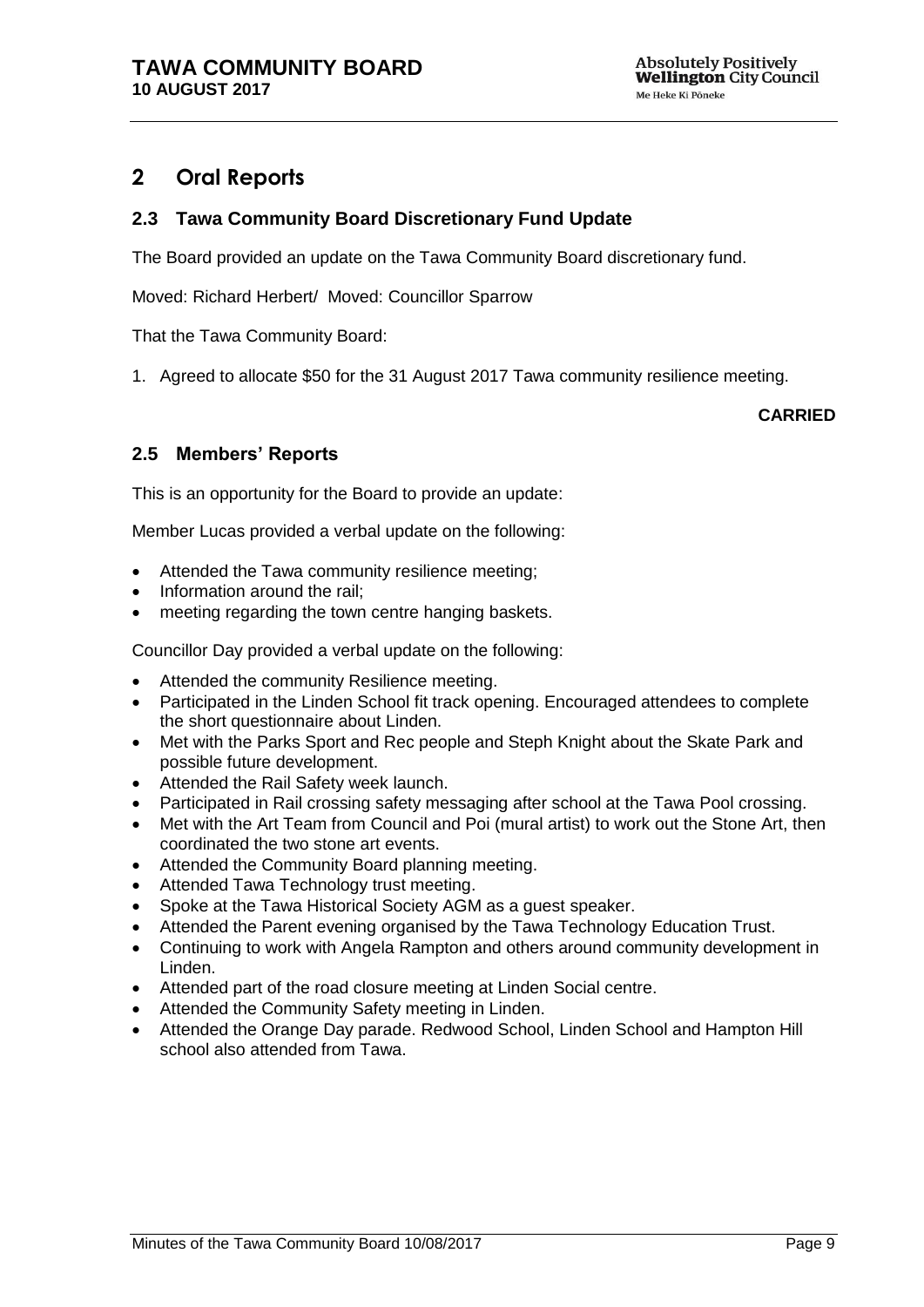Member Langham provided a verbal update on the following:

- meeting to discuss the Linden winter festival;
- supported the Linden school foot track;
- community development planning for Linden,
- discussion with DIA and Wellington Community Trust to improve facilities
- discussion around branding Tawa:
- Attended the Tawa upgrade meeting.

Member Parkinson provided a verbal update on the following:

- Attended the residence AGM meeting;
- Attended the kindergarten coordination meeting;
- Discussion with New World regarding sponsoring the 2 year stage community garden;
- promoted the ongoing waste minimization;
- Further discussion with New World regarding coffee ground for landfill;
- Meeting with scouts and visited the Linden school garden;
- In meeting with Tawa college to raise plants;
- Station photo, Facebook updates.

Member Hansen provide a verbal update on the following:

- Roading act, photo on the railway crossing,
- Meeting with the Chairperson, officers and 2 Councillors regarding NZPost;
- Meeting with Murray Darroch regarding Takapu Rd station on wheelchair access;
- Planning meeting
- Attended the Bowl Club grand opening.

Member Marshall provided a verbal update on the following:

- Rail patrol;
- Involved in the Youth Council recruitment:
- Attended the boomerang bag event plastic free;
- Work plan meeting.

Councillor Sparrow provided a verbal update on the following:

- Discussion Hanging baskets,
- Attended the Vibrant Tawa AGM meeting.
- NZ Post:
- Attended the Tawa tech meeting;
- Discussion on Spicer landfill,
- Meeting regarding Grenada North park;
- Attended a meeting regarding Menzshed,
- Meeting to discuss the water splash issues in Tawa,

Chairperson Herbert provided a verbal update on the following:

- Monthly meeting;
- Meeting with officers regarding NZ Post meeting;
- Attended the Rotary breakfast;
- Attended the Business community meeting;